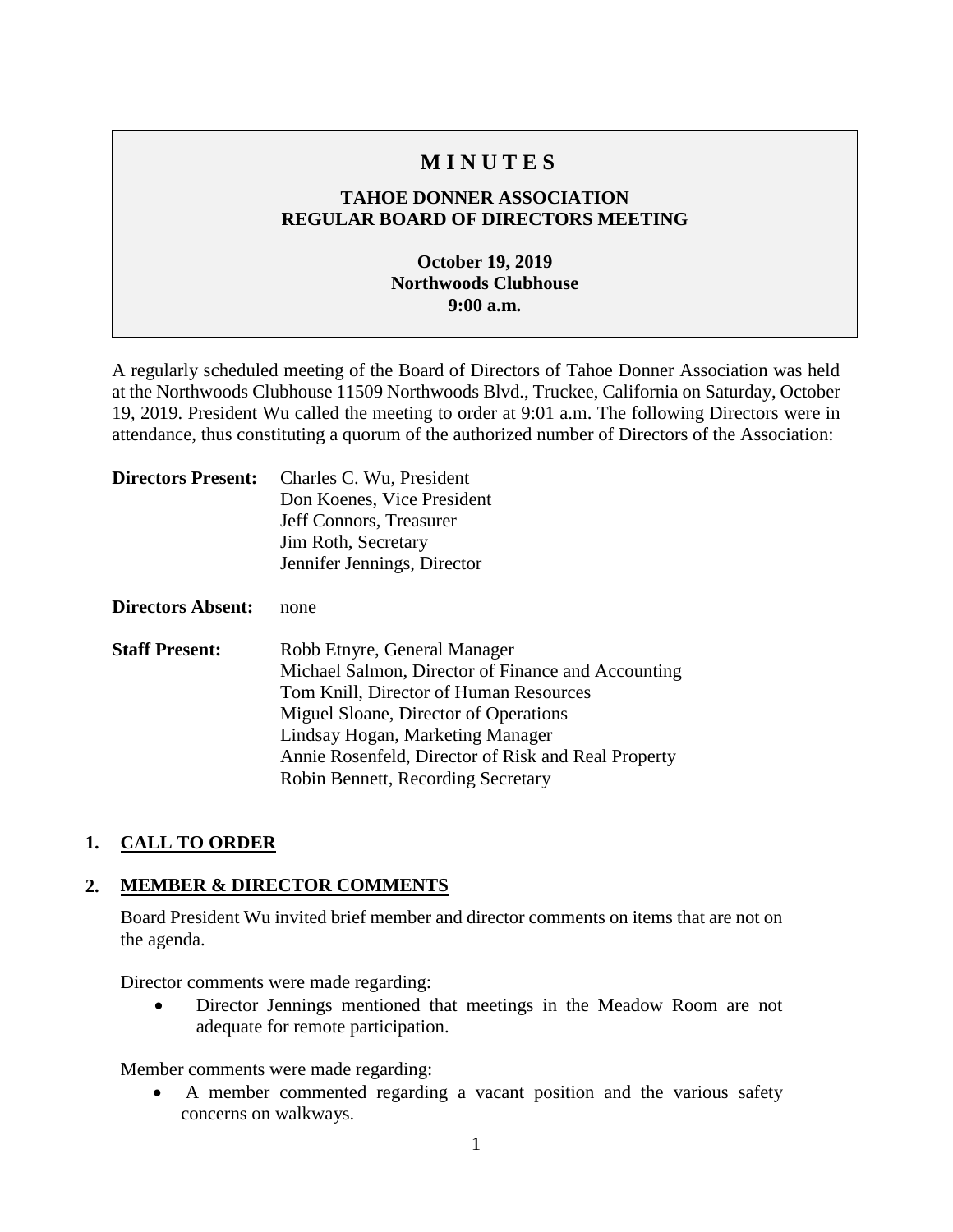• A member commented regarding snow removal for the bermgarten trail head parking area. He would like that area plowed for the winter.

Members may submit additional comments by email to the Board of Directors at [board@tahoedonner.com.](mailto:board@tahoedonner.com) (Members are recognized to comment on agenda items as they occur).

# **3. ACTION: CONSENT CALENDAR**

(Board of Directors)

Items listed under the Consent Calendar are considered to be routine and were acted on as follows:

- September 20, 2019 Meeting Minutes
- September 21, 2019 Meeting Minutes
- Executive Session Report o September 20, 2019 oSeptember 21, 2019  $\circ$  September 23, 2019  $\circ$  September 27, 2019
- Replacement/Purchase of Tahoe Donner Bus

Director Koenes would like to remove the minutes from September 21 for corrections and Director Jennings would like to remove the bus item from consent since it requires a decision.

Director Koenes stated that although he shared a picture from the Wild West event the intent of the picture was to be reminded of the importance and value that members are people as we look at the numbers in budget.

Corrections to the motions in item 5 and 6 to be updated.

Director Koenes moved to approve the consent calendar with the three itmes removed seconded by Director Wu. Motion Passed: 4-1 Director Jennings Abstain

The Board of Directors discussed the bus replacement item. Director Jennings moved to approve option 1 as recommended by staff to purchase a new bus seconded by Director Wu. Motion Passed: 4 – 1 Director Connors No

## **4. COMMITTEE / TASK FORCE REPORTS**

(Committee/Task Force Chairs)

The Board of Directors reviewed the Committee / Task Force written minutes and reports as a routine monthly procedure.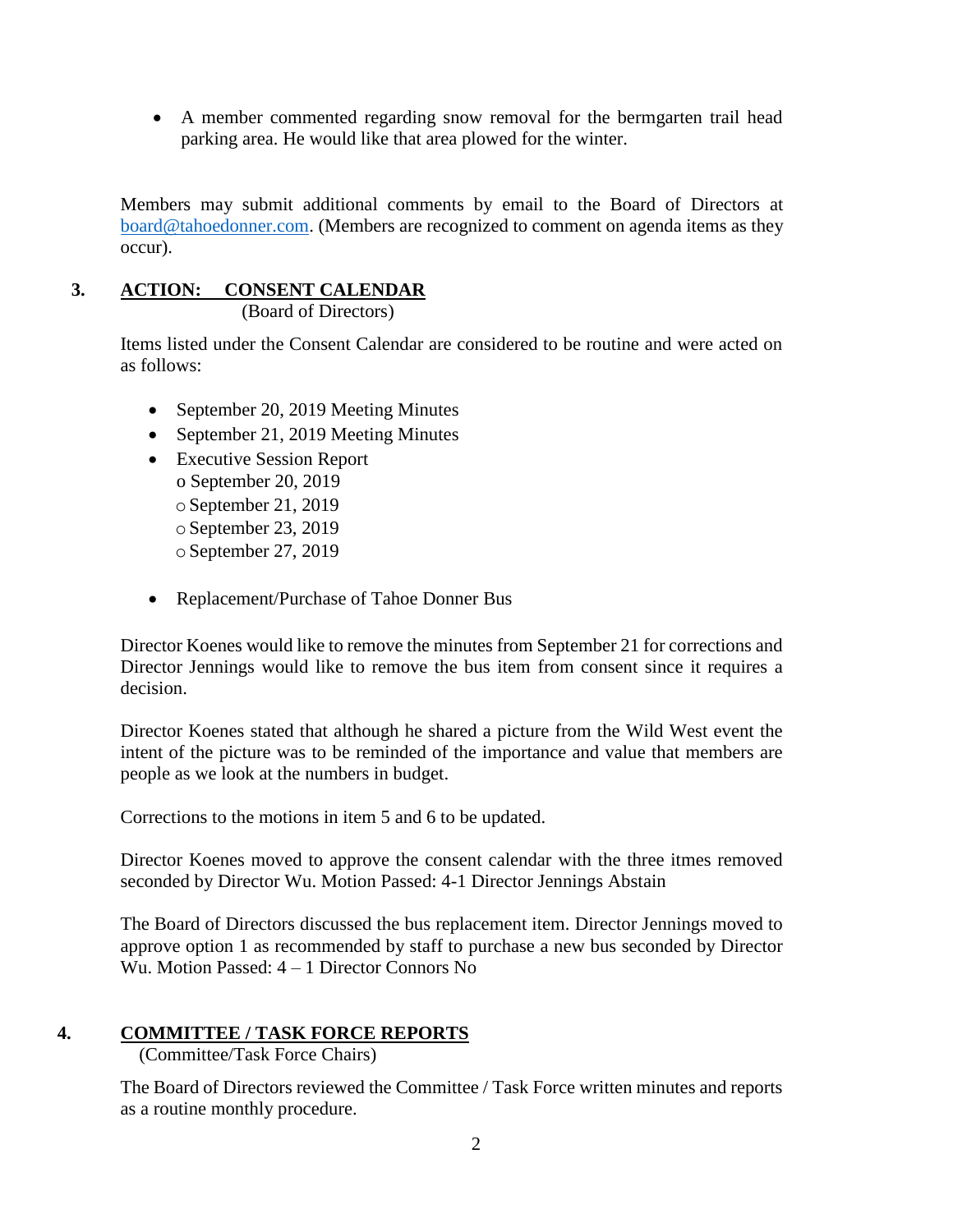Director Jennings commented about the General Plan development fund priority list changes.

#### **5. ACTION: TAHOE DONNER GIVING FUND**

The Board of Directors reviewed the expenditures for grants, resignations and new committee members. They also discussed the 2020 Giving Fund dinner location.

After Discussion Director Jennings moved to approve all three items that Suzanne Sullivan presented (\$50,000 grants, a new committee member and location of Giving Fund Dinner). The Giving Fund will be allowed to use the tent in 2020 provided that the tent is already up and they can schedule any available day within the time frame of the current available dates already booked seconded by Director Wu. Motion Passed: 5 - 0

## **6. DISCUSSION: GENERAL MANAGER UPDATE**

(Robb Etnyre, General Manager)

The Board of Directors reviewed an update provided by the General Manager, Robb Etnyre.

## **7. DISCUSSION: CC&RS AND BYLAWS**

(Board President Wu, Director Koenes)

President Wu provided a brief discussion regarding CC&R's and Bylaws and asked for the board to make comments.

After discussion Director Koenes suggested that this item be discussed at a future board meeting Director Connors agreed.

**8. ACTION: PROPOSED INCREASE IN COVENANT VIOLATION FINES**

(Annie Rosenfeld, Director of Risk Management and Real Property and Fred Zapponi, Covenants Committee)

Director of Risk Management, Annie Rosenfeld provided the Board an update on the proposed increases.

After discussion among the Board, Director Jennings moved to approve the proposed fines seconded by Director Connors. Motion Passed: 3 – 2 Director Koenes and Roth No

Director Roth would like to amend the motion to vote on the fine increases and exclude the short term rentals until we have legal opinion. Motion died due to lack of a second.

Director Wu moved to modify the fine amounts for the first violation to \$300 instead of \$400 seconded by Director Roth.

Director Wu withdrew his amended motion.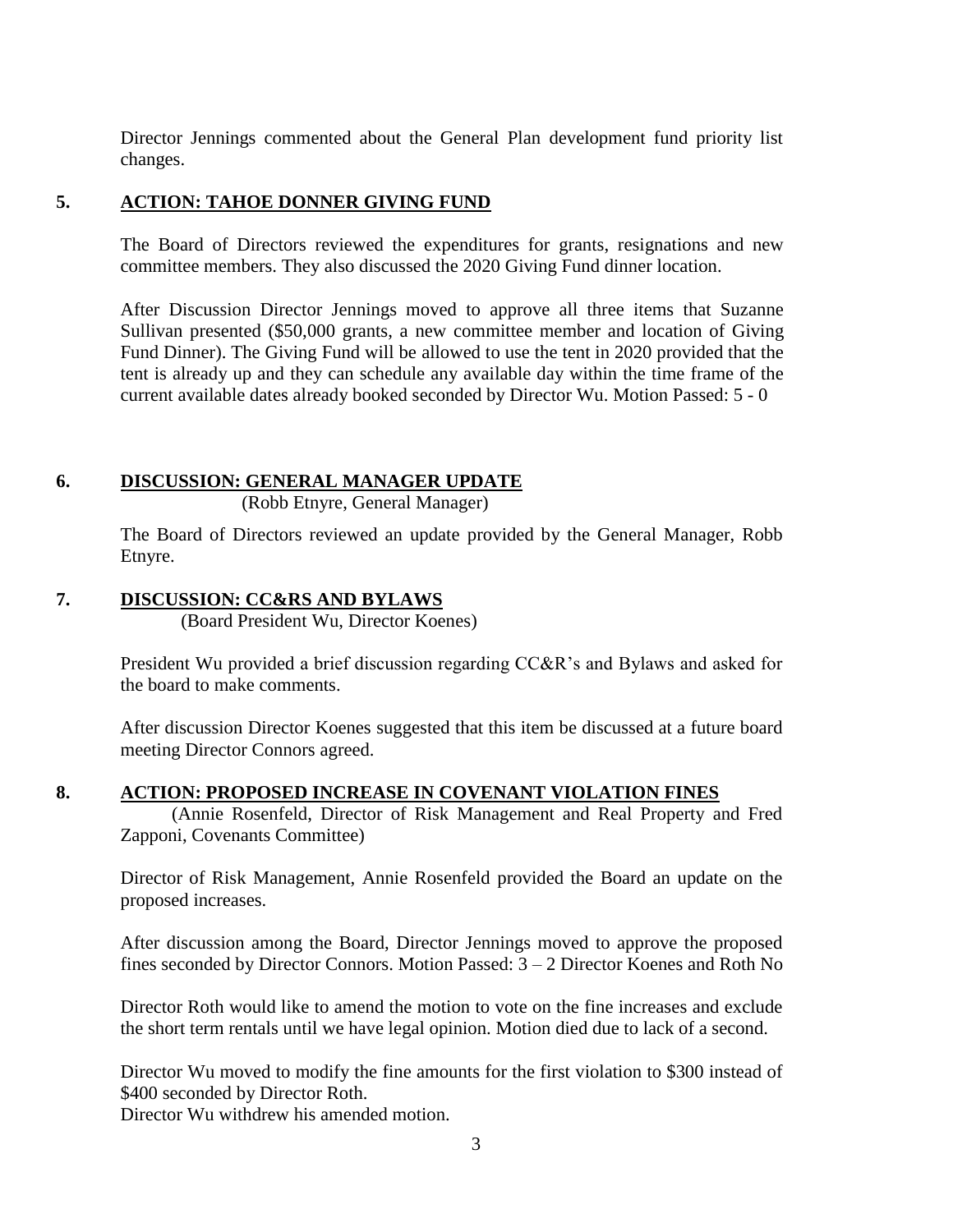Director Koenes moved to get a legal opinion rearding short term rentals on the business activity rule. Director Koenes withdrew his motion.

## **9. ACTION: PENDING SUSPENSION OF MEMBERSHIP RIGHTS AND AUTHORIZATION TO RECORD LIEN**

(Annie Rosenfeld, Director of Risk Management and Real Property)

Director of Risk Management, Annie Rosenfeld provided a brief update on the property lien process. The Board of Directors reviewed the resolutions for the pending properties Director Wu moved to approve the liens on the 5 properties seconded by Director Connors. Motion Passed:  $5 - 0$ 

#### **10. ACTION: DRAFT COVENANTS CITATION PROCESS**

 (Annie Rosenfeld, Director of Risk Management and Real Property and Fred Zapponi, Covenants Committee)

Director of Risk Management, Annie Rosenfeld updated the Board on the citation process. The committee has a recommended list of the covenants enforcement procedures and would like our new legal council to review the recommendations to assure compliance.

The Board adjourned at 12:15 for lunch and member appeals and reconvened to open session at 2:25 p.m. agenda item 12.

#### **11. BREAK taken earlier at 10:30 a.m.**

#### **12. ACTION: ACCESSORY DWELLING UNITS**

(Laura Lindgren and Rod Whitten, Architectural Standards)

The Board of Directors reviewed the presentation given by Laura Lindgren. Laura suggested that the Board direct staff to work with Rod Whitten and prepare draft rules for review at the November meeting using the 8 rules from her presentation.

Director Connors moved to accept the recommendation of an adhoc task force and ask management to bring back a draft proposal in November seconded by Director Wu. Motion Passed:  $5 - 0$ .

## **13. ACTION: PIZZA ON THE HILL**

(Robb Etnyre, General Manager)

The Board of Directors discussed the future operations of Pizza on the Hill and reviewed the decision paper prepared by staff. General Manager Robb Etnyre, recommends keeping POTH closed until next summer which is the most utilized time (Memorial through Labor Day time period) and extend the hours at Alder Creek Café this winter.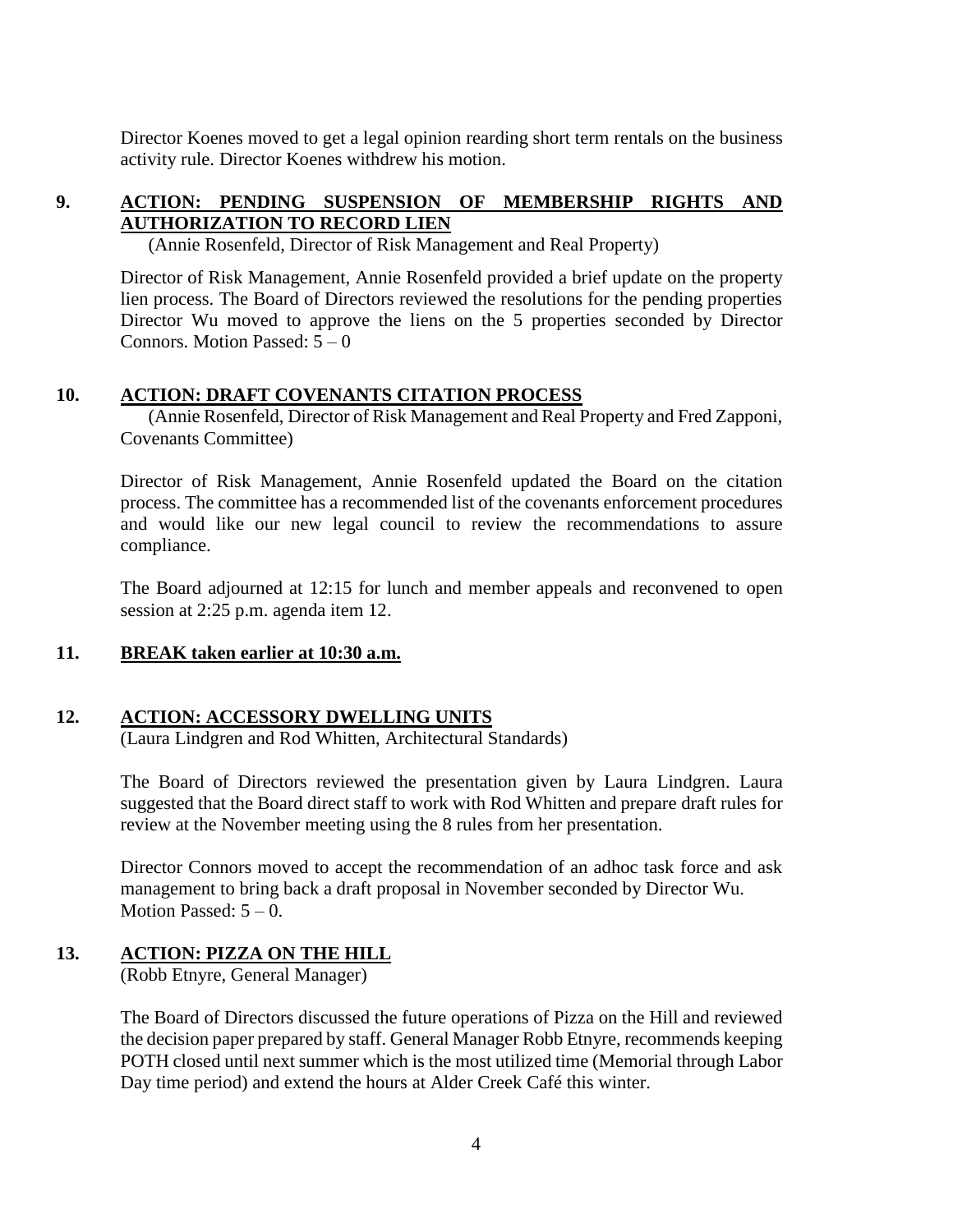After discussion Director Jennings moved to approve the recommendation by staff seconded by Director Koenes. Motion Passed: 4 – 1 Director Connors Abstain

## **14. ACTION: COMMITTEE CHARTERS REVIEW**

(Board of Directors)

General Manager Robb Etnyre stated that annually in October this item is on the agenda to notify the committees that the Board will provide guidance on desired changes to committee charters.

After discussion their was consensus by the board to have the board liaison provide recommended changes at the November Board meeting.

## **15. ACTION: APPROVAL OF 2020 BUDGET**

Director of Finance and Accounting Michael Salmon provided an updated presentation to the board. After discussion, Director Koenes moved to approve the budget as presented with adjustments on page 6 of the presentation including the recreation fee seconded by Director Roth.

Motion Passed: 4 – 1 Director Connors No

#### **16. LUNCH**

## **17. EXECUTIVE SESSION (closed to members)**

Director Roth moved to adjourn to executive session Director Koenes seconded. Motion passed:  $5-0$ 

The Board of Directors adjourned to executive session at 5:08 p.m.

## **18. ADJOURNMENT**

There was consensus to adjourn the meeting at \_\_\_\_\_

Submitted by:

Jim Roth, Board of Directors Secretary

\_\_\_\_\_\_\_\_\_\_\_\_\_\_\_\_\_\_\_\_\_\_\_\_\_\_\_\_\_\_\_\_\_\_\_\_\_\_

## **SECRETARY'S CERTIFICATE**

I, Jim Roth, Secretary of Tahoe Donner Association, do hereby certify that the foregoing is a true and correct copy of the minutes of the Tahoe Donner Association Board of